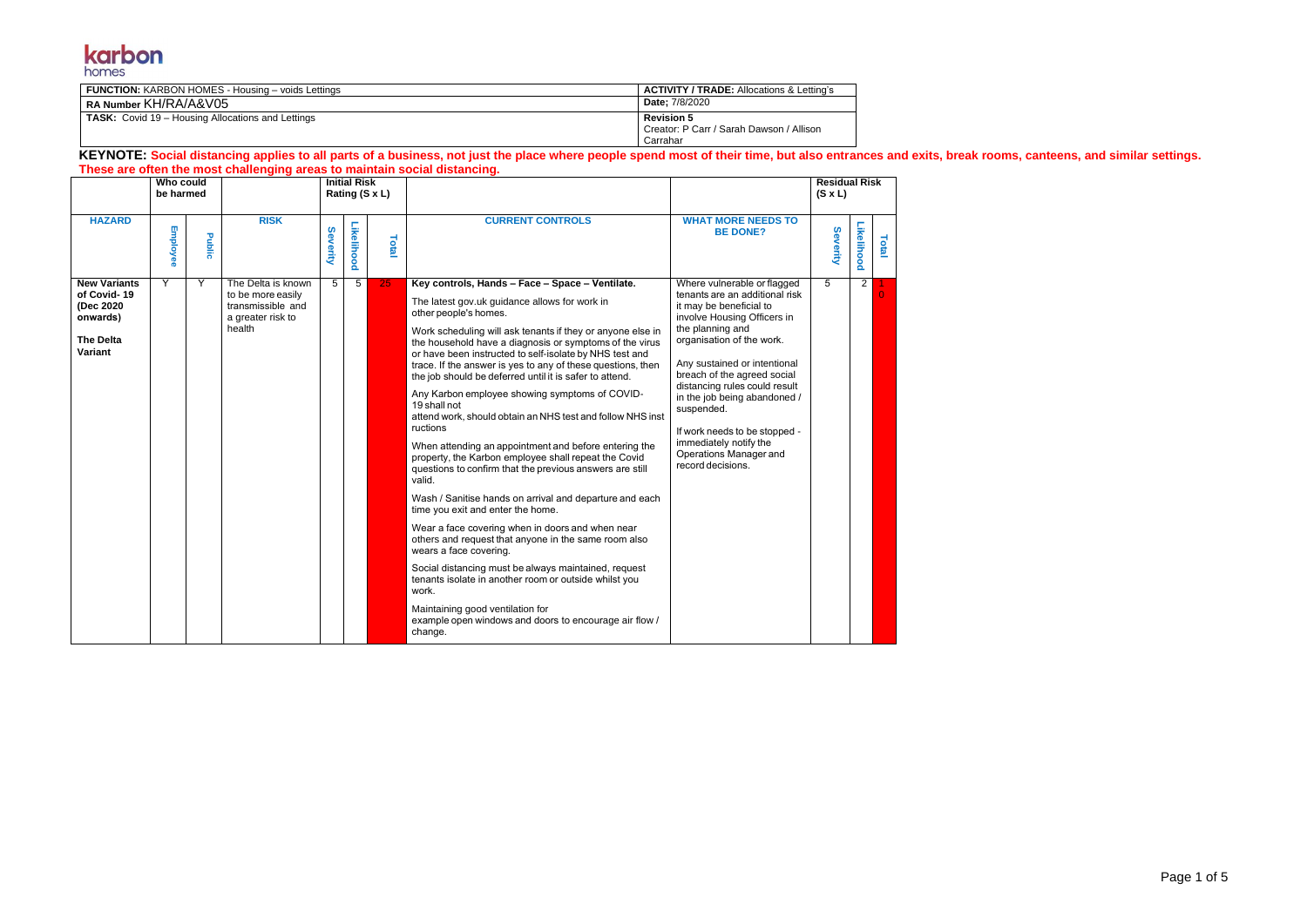Page 2 of 5



| Covid 19<br>Arriving to a<br>home for work.                           |   | Υ | A highly contagious<br>biohazard, that has<br>the potential to cause | 5 | 4 | 20 | Any employee showing symptoms of COVID-19 do not attend<br>work and isolate for a minimum of 10days.                                                                                    | Follow the HM Government<br>document Working safely in<br>other people's homes on | 5 | 2              | 10 <sup>°</sup> |
|-----------------------------------------------------------------------|---|---|----------------------------------------------------------------------|---|---|----|-----------------------------------------------------------------------------------------------------------------------------------------------------------------------------------------|-----------------------------------------------------------------------------------|---|----------------|-----------------|
| <b>Failure to</b>                                                     |   |   | severe health<br>conditions and                                      |   |   |    | Social distancing must be followed at all times.                                                                                                                                        | GOV.UK website.                                                                   |   |                |                 |
| maintain social<br>distancing<br>wherever                             |   |   | fatalities.                                                          |   |   |    | Karbon Homes Standard - Face coverings are required in all<br>indoor situations.                                                                                                        |                                                                                   |   |                |                 |
| possible and<br>failing to<br>ensure                                  |   |   | Catching the virus<br>and becoming ill                               |   |   |    | Prior conversations are held with potential tenants to ensure they<br>are aware of our process and procedures.                                                                          |                                                                                   |   |                |                 |
| handwashing<br>on arrival.                                            |   |   | Spreading the virus to                                               |   |   |    | Travel alone to void properties at all times.                                                                                                                                           |                                                                                   |   |                |                 |
|                                                                       |   |   | colleagues, family<br>and or wider                                   |   |   |    | Clean down key safe before removing keys.                                                                                                                                               |                                                                                   |   |                |                 |
|                                                                       |   |   | community                                                            |   |   |    | All internal doors are left open in properties by KPS or lettings<br>officer before viewing and opens all doors and some windows to<br>ensure ventilation around property.              |                                                                                   |   |                |                 |
|                                                                       |   |   |                                                                      |   |   |    | Specific lettings officers for specific properties to reduce the<br>number of people entering in the property.                                                                          |                                                                                   |   |                |                 |
|                                                                       |   |   |                                                                      |   |   |    | Wash/Sanitise hands on arrival.                                                                                                                                                         |                                                                                   |   |                |                 |
|                                                                       |   |   |                                                                      |   |   |    | Prior to viewing request customer bring own sanitiser.                                                                                                                                  |                                                                                   |   |                |                 |
|                                                                       |   |   |                                                                      |   |   |    | Lettings officers provided with gloves and masks to wear if<br>necessary. Gloves and masks are removed carefully after<br>viewing and bagged in the boot of the car. refer to the SSOW. |                                                                                   |   |                |                 |
| Covid 19-<br><b>Moving around</b>                                     | Y | Y | A highly contagious<br>biohazard, that has                           |   |   |    | Any employee showing symptoms of COVID-19 do not attend<br>work and isolate for a minimum of 10days.                                                                                    |                                                                                   | 5 | 2              | 10              |
| when working<br>in a home                                             |   |   | the potential to cause<br>severe health                              |   |   |    | Social distancing must be followed at all times.                                                                                                                                        |                                                                                   |   |                |                 |
| <b>Failure to</b><br>maintain social                                  |   |   | conditions and<br>fatalities.                                        | 5 | 4 | 20 | Karbon Homes Standard - Face coverings are required in all<br>indoor situations.                                                                                                        |                                                                                   |   |                |                 |
| distancing<br>wherever<br>possible while<br>people move<br>around the |   |   | Catching the virus<br>and becoming ill                               |   |   |    | Tenant to view property alone - lettings officer remains outside<br>property. Should this not be possible then prior discussions and<br>arrangements are made.                          |                                                                                   |   |                |                 |
| home                                                                  |   |   | Spreading the virus to<br>colleagues, family<br>and or wider         |   |   |    | Discussion with Tenant ahead of a visit ask that a 2m distance is<br>kept between lettings officer and tenant                                                                           |                                                                                   |   |                |                 |
|                                                                       |   |   | community                                                            |   |   |    | No food or drink to be consumed within house – ensure hand<br>hygiene before consuming any food or drink.                                                                               |                                                                                   |   |                |                 |
|                                                                       |   |   |                                                                      |   |   |    | Use of fixed pairing should VIP be required.                                                                                                                                            |                                                                                   |   |                |                 |
|                                                                       |   |   |                                                                      |   |   |    | Specific lettings officers for specific properties to reduce the<br>number of people entering in the property.                                                                          |                                                                                   |   |                |                 |
| Covid 19-<br><b>Appointments</b><br>in the home.                      | Y | Y | A highly contagious<br>biohazard, that has<br>the potential to cause | 5 | 4 | 20 | Any employee showing symptoms of COVID-19 do not attend<br>work and isolate for a minimum of 10 days.                                                                                   |                                                                                   | 5 | $\overline{2}$ | 10 <sup>1</sup> |
| <b>Failure to</b><br>reduce                                           |   |   | severe health<br>conditions and                                      |   |   |    | Social distancing must be followed at all times.                                                                                                                                        |                                                                                   |   |                |                 |
| transmission<br>due to face to<br>face meetings                       |   |   | fatalities.                                                          |   |   |    | Karbon Homes Standard - Face coverings are required in all<br>indoor situations.                                                                                                        |                                                                                   |   |                |                 |
| and failing to<br>maintain social<br>distancing in<br>meetings        |   |   | Catching the virus<br>and becoming ill                               |   |   |    | Discussion with Tenant ahead of a visit ask that a 2m distance is<br>kept between lettings officer and tenant                                                                           |                                                                                   |   |                |                 |
|                                                                       |   |   | Spreading the virus to<br>colleagues, family                         |   |   |    | Using remote working tools to avoid in-person appointments                                                                                                                              |                                                                                   |   |                |                 |
|                                                                       |   |   | and or wider<br>community                                            |   |   |    | Tenant to view property alone - lettings officer remains outside<br>property. Should this not be possible then prior discussions and<br>arrangements are made.                          |                                                                                   |   |                |                 |
|                                                                       |   |   |                                                                      |   |   |    | Separate pens for tenancy agreements - documents left on<br>kitchen worktops for tenants to sign.                                                                                       |                                                                                   |   |                |                 |
|                                                                       |   |   |                                                                      |   |   |    | Discuss any questions outside where possible. Or use of well-<br>ventilated room                                                                                                        |                                                                                   |   |                |                 |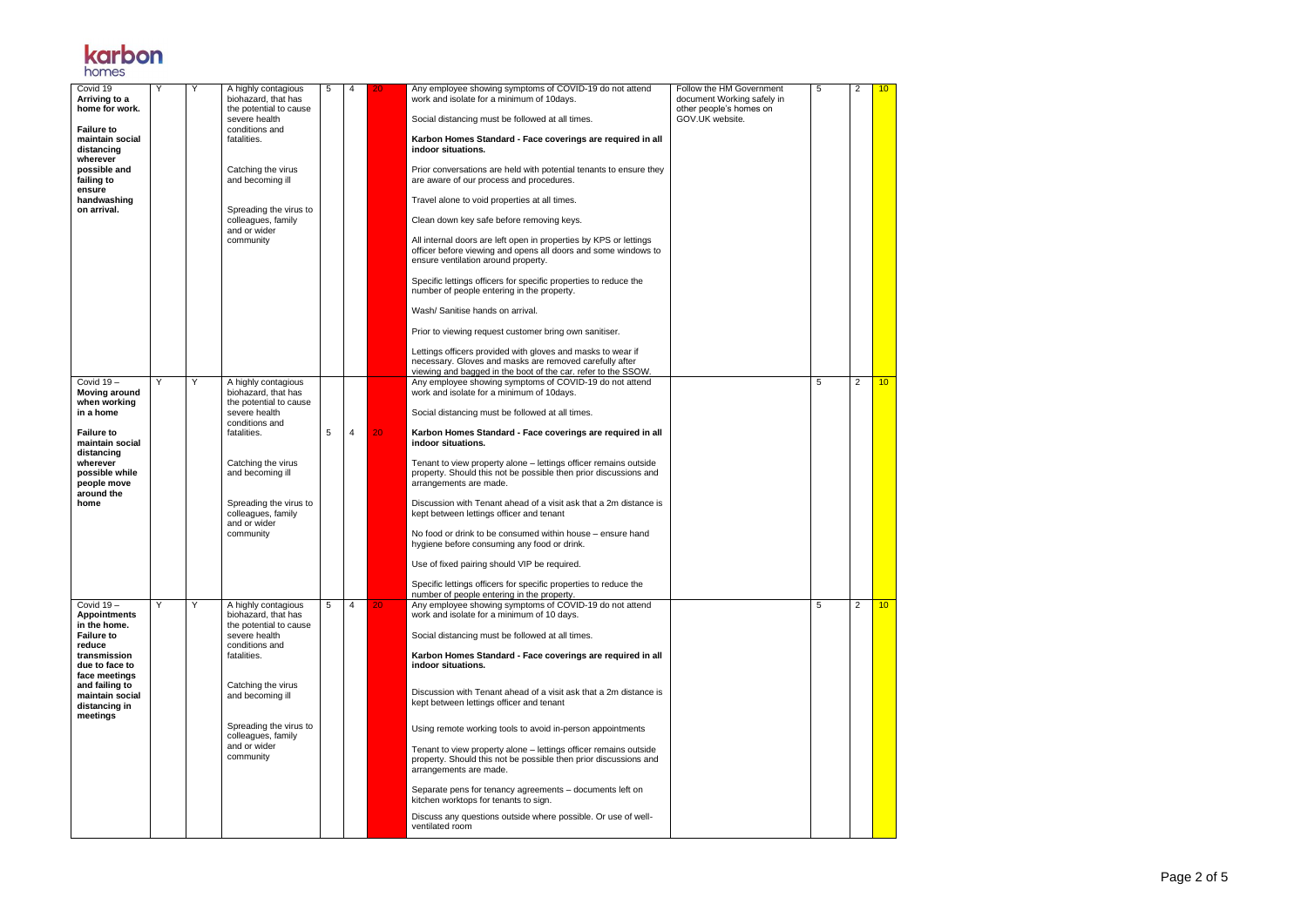Page 3 of 5



| Covid-19<br><b>Failure to</b><br>provide and<br>explain<br>available<br>guidance<br><b>Failure to</b><br>ensure people<br>understand<br>what they need<br>to do |   | People unaware of<br>what they need to do<br>to maintain safety in<br>the workplace.                                                                                                                                                          | 5 | 4 | 20 | Any employee showing symptoms of COVID-19 do not attend<br>work and isolate for a minimum of 10days.<br>Social distancing must be followed at all times.<br>Discussion with Tenant ahead of a visit ask that a 2m distance is<br>kept between lettings officer and tenant.<br>Prior discussions take place to outline the process.<br>Tenant advised no pets.<br>Only tenants from the same household and no children where<br>possible.                                                                                                                                                                                                                                                                                                            | 5 |    | 5               |
|-----------------------------------------------------------------------------------------------------------------------------------------------------------------|---|-----------------------------------------------------------------------------------------------------------------------------------------------------------------------------------------------------------------------------------------------|---|---|----|-----------------------------------------------------------------------------------------------------------------------------------------------------------------------------------------------------------------------------------------------------------------------------------------------------------------------------------------------------------------------------------------------------------------------------------------------------------------------------------------------------------------------------------------------------------------------------------------------------------------------------------------------------------------------------------------------------------------------------------------------------|---|----|-----------------|
| Covid-19<br><b>Failure to keep</b><br>the work area<br>clean                                                                                                    |   | People unaware of<br>what they need to do<br>to maintain safety in<br>the workplace.                                                                                                                                                          | 5 | 4 | 20 | Any employee showing symptoms of COVID-19 do not attend<br>work and isolate for a minimum of 10days.<br>Social distancing must be followed at all times<br>Prior to, and immediately following, any visits either by KPS or<br>potential customers, all surfaces including door handles,<br>banisters, cupboard doors, doors to external buildings and work<br>surfaces, taps etc must be thoroughly wiped down with<br>disinfectant wipes.<br>Frequent cleaning of objects and surfaces that are touched<br>regularly, using usual cleaning equipment.                                                                                                                                                                                             | 5 |    | $5\overline{)}$ |
| Covid-19<br>Poor hygiene.<br><b>Failure to</b><br>maintain good<br>hygiene<br>throughout the<br>day                                                             |   | A highly contagious<br>biohazard, that has<br>the potential to cause<br>severe health<br>conditions and<br>fatalities.<br>Catching the virus<br>and becoming ill<br>Spreading the virus to<br>colleagues, family<br>and or wider<br>community | 5 | 4 | 20 | Any employee showing symptoms of COVID-19 do not attend<br>work and isolate for a minimum of 10days.<br>Social distancing must be followed at all times<br>Lettings officers provided with Sanitiser and gloves, also advice<br>on Washing your hand more often than usual for 20 seconds<br>using soap and hot water, particularly after coughing sneezing<br>and blowing your nose.<br>Reducing the spread of germs when coughing or sneezing by<br>cover your mouth and nose with a tissue or your sleeve, not your<br>hands. Throw the tissue in the bin immediately, then wash your<br>hands.<br>Cleaning regularly touched items and surfaces using your own<br>cleaning products to reduce the risk passing infection on to other<br>people. | 5 |    | $5\overline{)}$ |
| Covid 19<br>Handling<br>goods,<br>merchandise,<br>and other<br>materials                                                                                        |   | A highly contagious<br>biohazard, that has<br>the potential to cause<br>severe health<br>conditions and<br>fatalities.<br>Catching the virus<br>and becoming ill<br>Spreading the virus to<br>colleagues, family<br>and or wider<br>community |   |   |    | Any employee showing symptoms of COVID-19 do not attend<br>work and isolate for a minimum of 10days.<br>Social distancing must be followed at all times<br>Ensuring social distancing and hygiene measures are followed<br>when dealing with paperwork, take paperwork from property and<br>leave in boot of car - take to nearest office asap.                                                                                                                                                                                                                                                                                                                                                                                                     | 5 | -1 | 5 <sub>5</sub>  |
| Covid-19<br><b>Team Working</b><br><b>Failure to</b><br>reduce the<br>number of<br>contacts each<br>worker has                                                  | Y | A highly contagious<br>biohazard, that has<br>the potential to cause<br>severe health<br>conditions and<br>fatalities.<br>Catching the virus<br>and becoming ill<br>Spreading the virus to<br>colleagues, family<br>and or wider<br>community | 5 | 4 | 20 | Any employee showing symptoms of COVID-19 do not attend<br>work and isolate for a minimum of 10days.<br>Social distancing must be followed at all times<br>Karbon Homes Standard - Face coverings are required in all<br>indoor situations.<br>Allocating the same worker to the same void property each visit.<br>Separate pens for tenancy agreements - documents left on<br>kitchen worktops for tenants to sign.                                                                                                                                                                                                                                                                                                                                | 5 | -1 | 5 <sub>5</sub>  |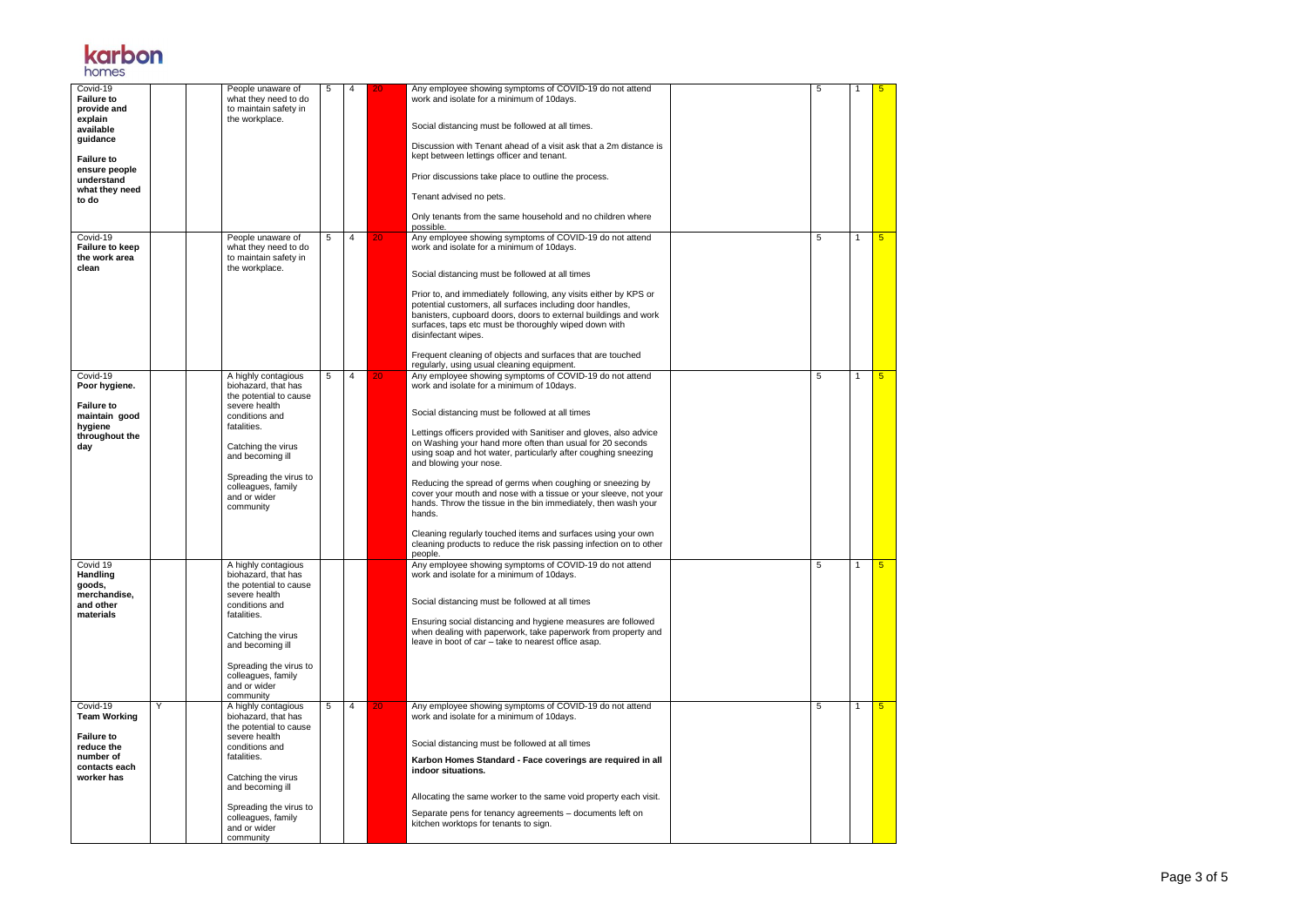Page 4 of 5



|                                                                                    |                                                                                                         |   |    | Tenants viewing properties alone.                                                                                                                        |   |  |
|------------------------------------------------------------------------------------|---------------------------------------------------------------------------------------------------------|---|----|----------------------------------------------------------------------------------------------------------------------------------------------------------|---|--|
| $Covid - 19$<br><b>Failure to avoid</b><br>unnecessary<br>work-related             | A highly contagious<br>biohazard, that has<br>the potential to cause<br>severe health<br>conditions and | 5 | 20 | Any employee showing symptoms of COVID-19 do not attend<br>work and isolate for a minimum of 10days.<br>Social distancing must be followed at all times  | 5 |  |
| travel and keep<br>workers safe<br>when they do<br>need to travel<br>between homes | fatalities.<br>Catching the virus<br>and becoming ill                                                   |   |    | Where workers need to move between houses for work social<br>distancing and hygiene advice should be consistent especially<br>before entering the homes. |   |  |
|                                                                                    | Spreading the virus to<br>colleagues, family<br>and or wider<br>community                               |   |    |                                                                                                                                                          |   |  |

## **Manager risk assessment Checklist**

| <b>No</b> | <b>Action</b>                                                                                                             | <b>Check</b> | <b>Manager name</b> | <b>Manager signed</b> |
|-----------|---------------------------------------------------------------------------------------------------------------------------|--------------|---------------------|-----------------------|
|           |                                                                                                                           | frequency    |                     |                       |
| 1         | Are hand washing / sanitising facilities available?                                                                       | Once         |                     |                       |
| 2         | Does the layout allow social distancing?                                                                                  | Once         |                     |                       |
| 3         | Does the work allow social distancing?                                                                                    | Once         |                     |                       |
|           | Is a new site induction required? (I.e. when different people go into the site or property)                               | Once         |                     |                       |
| 5         | Are SSOW in place for Medium to High risk activities?                                                                     | Once         |                     |                       |
| 6         | Are contractors RAMS suitable and sufficient?                                                                             | As required  |                     |                       |
| 7         | Have all individuals received, read, understood and confirmed their acceptance of the RA and Once<br>any associated SSOW? |              |                     |                       |
| 8         | Have Trade Unions received and confirmed their acceptance of the RA and any associated                                    | Once         |                     | To be confirmed by    |
|           | SSOW?                                                                                                                     |              |                     | H&S Mgr.              |
| 9         | Is PPE required (ppe matrix)?                                                                                             | Once         |                     |                       |
|           | Gloves,                                                                                                                   |              |                     |                       |
|           | Coverall,                                                                                                                 |              |                     |                       |
|           | Apron,                                                                                                                    |              |                     |                       |
|           | Face covering                                                                                                             |              |                     |                       |
|           | Filtering respirator.                                                                                                     |              |                     |                       |
|           | Face shield / eye protection.                                                                                             |              |                     |                       |
| 10        | Any other equipment required? E.g. Additional Pens                                                                        | Once         |                     |                       |
| 10        | Has any additional training and or instruction related to PPE been provided and recorded?                                 | Once         |                     |                       |
| 11        | Has any additional training and or instruction related to new process been provided and<br>recorded?                      | Once         |                     |                       |
| 12        | Have we responded to concerns raised by colleagues?                                                                       | As required  |                     |                       |

## **Risk Ratings**

The risk rating is calculated as the product (multiplication) of the likelihood and severity of harm. The numbers for likelihood and severity are defined in the following table:

| <b>Number</b> | Likelihood | <b>Severity</b> |
|---------------|------------|-----------------|
|               | remote     | delay only      |